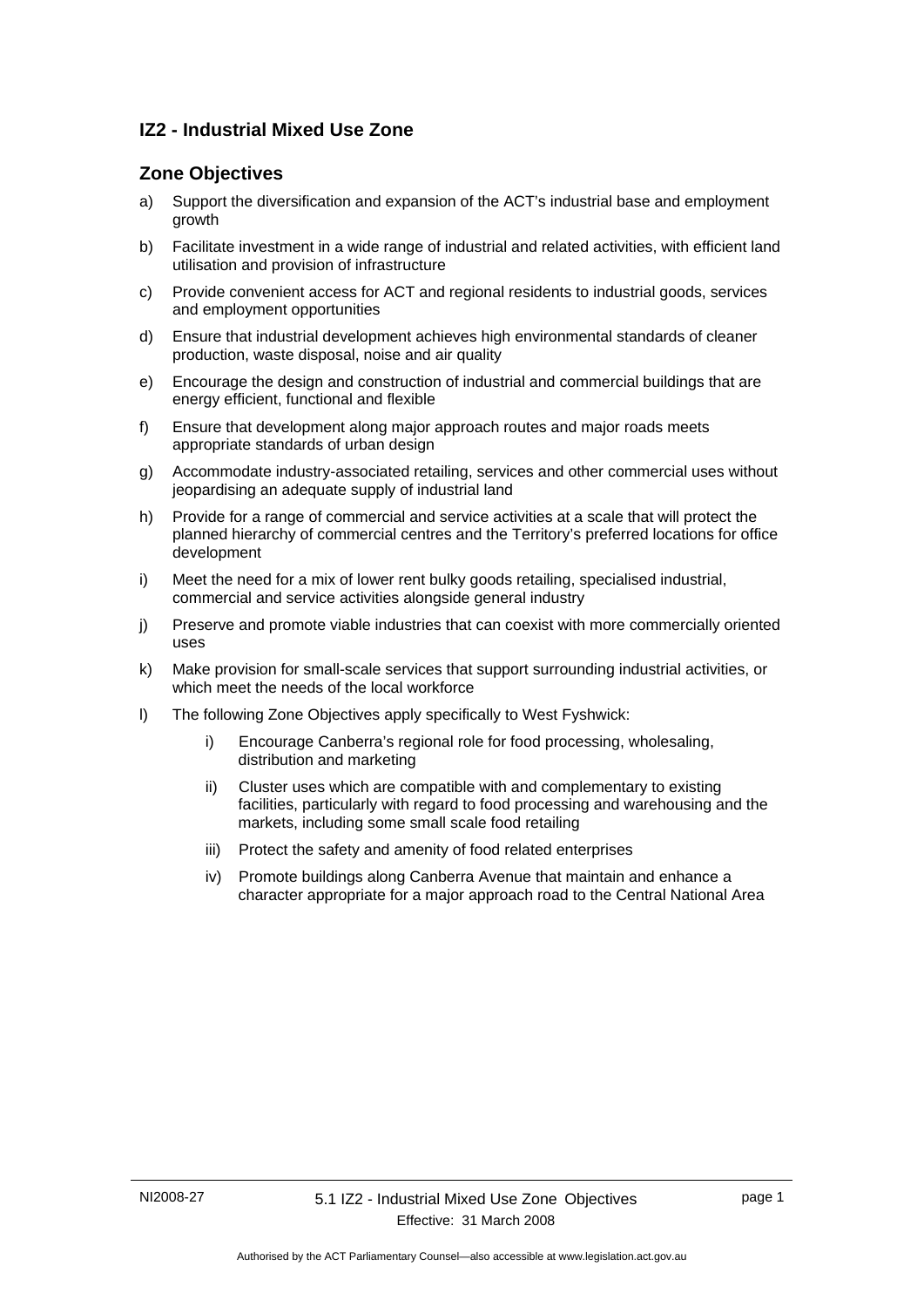# **IZ2 – Industrial Mixed Use Zone Development Table**

| <b>EXEMPT</b><br>Development approval not required, may need building approval                                                                      |                                                                                |  |
|-----------------------------------------------------------------------------------------------------------------------------------------------------|--------------------------------------------------------------------------------|--|
| Exempt Development identified in Section 20 and Schedule 1 of the Planning and Development<br>Regulation 2008.                                      |                                                                                |  |
|                                                                                                                                                     |                                                                                |  |
| <b>ASSESSABLE DEVELOPMENT</b><br>Development application required                                                                                   |                                                                                |  |
|                                                                                                                                                     | <b>MINIMUM ASSESSMENT TRACK</b>                                                |  |
|                                                                                                                                                     | <b>CODE</b><br>Development application required and assessed in the Code Track |  |
| <b>Development</b>                                                                                                                                  | Code                                                                           |  |
|                                                                                                                                                     | No development identified                                                      |  |
|                                                                                                                                                     |                                                                                |  |
| <b>MINIMUM ASSESSMENT TRACK</b><br><b>MERLT</b><br>Development application required and assessed in the Merit Track, unless specified in Schedule 4 |                                                                                |  |
| of the Planning and Development Act 2007 (as Impact Track) or listed as prohibited in the Site<br>Specific section below                            |                                                                                |  |
| <b>Development</b>                                                                                                                                  | Code                                                                           |  |
| Ancillary use                                                                                                                                       |                                                                                |  |
| <b>Bulk landscape supplies</b>                                                                                                                      |                                                                                |  |
| Bulky goods retailing                                                                                                                               |                                                                                |  |
| Car park                                                                                                                                            |                                                                                |  |
| Caretaker's residence                                                                                                                               |                                                                                |  |
| Club                                                                                                                                                |                                                                                |  |
| <b>Communications facility</b>                                                                                                                      |                                                                                |  |
| <b>COMMUNITY USE</b>                                                                                                                                |                                                                                |  |
| Craft workshop<br>Defence installation                                                                                                              |                                                                                |  |
| Demolition                                                                                                                                          |                                                                                |  |
| Drink establishment                                                                                                                                 |                                                                                |  |
| <b>Emergency services facility</b>                                                                                                                  |                                                                                |  |
| Freight transport facility                                                                                                                          |                                                                                |  |
| Funeral parlour                                                                                                                                     |                                                                                |  |
| General industry                                                                                                                                    |                                                                                |  |
| Indoor entertainment facility                                                                                                                       |                                                                                |  |
| Indoor recreation facility                                                                                                                          | Industrial Zones Development Code                                              |  |
| Industrial trades                                                                                                                                   |                                                                                |  |
| Light industry                                                                                                                                      |                                                                                |  |
| Liquid fuel depot                                                                                                                                   |                                                                                |  |
| <b>MAJOR UTILITY INSTALLATION</b>                                                                                                                   |                                                                                |  |
| Minor use                                                                                                                                           |                                                                                |  |
| Municipal depot                                                                                                                                     |                                                                                |  |
| NON-RETAIL COMMERCIAL USE                                                                                                                           |                                                                                |  |
| Outdoor recreation facility                                                                                                                         |                                                                                |  |
| Parkland                                                                                                                                            |                                                                                |  |
| Pedestrian plaza                                                                                                                                    |                                                                                |  |
| Plant and equipment hire establishment                                                                                                              |                                                                                |  |
| Public transport facility                                                                                                                           |                                                                                |  |
| Recyclable materials collection                                                                                                                     |                                                                                |  |
| Recycling facility                                                                                                                                  |                                                                                |  |
| Restaurant                                                                                                                                          |                                                                                |  |
| Scientific research establishment                                                                                                                   |                                                                                |  |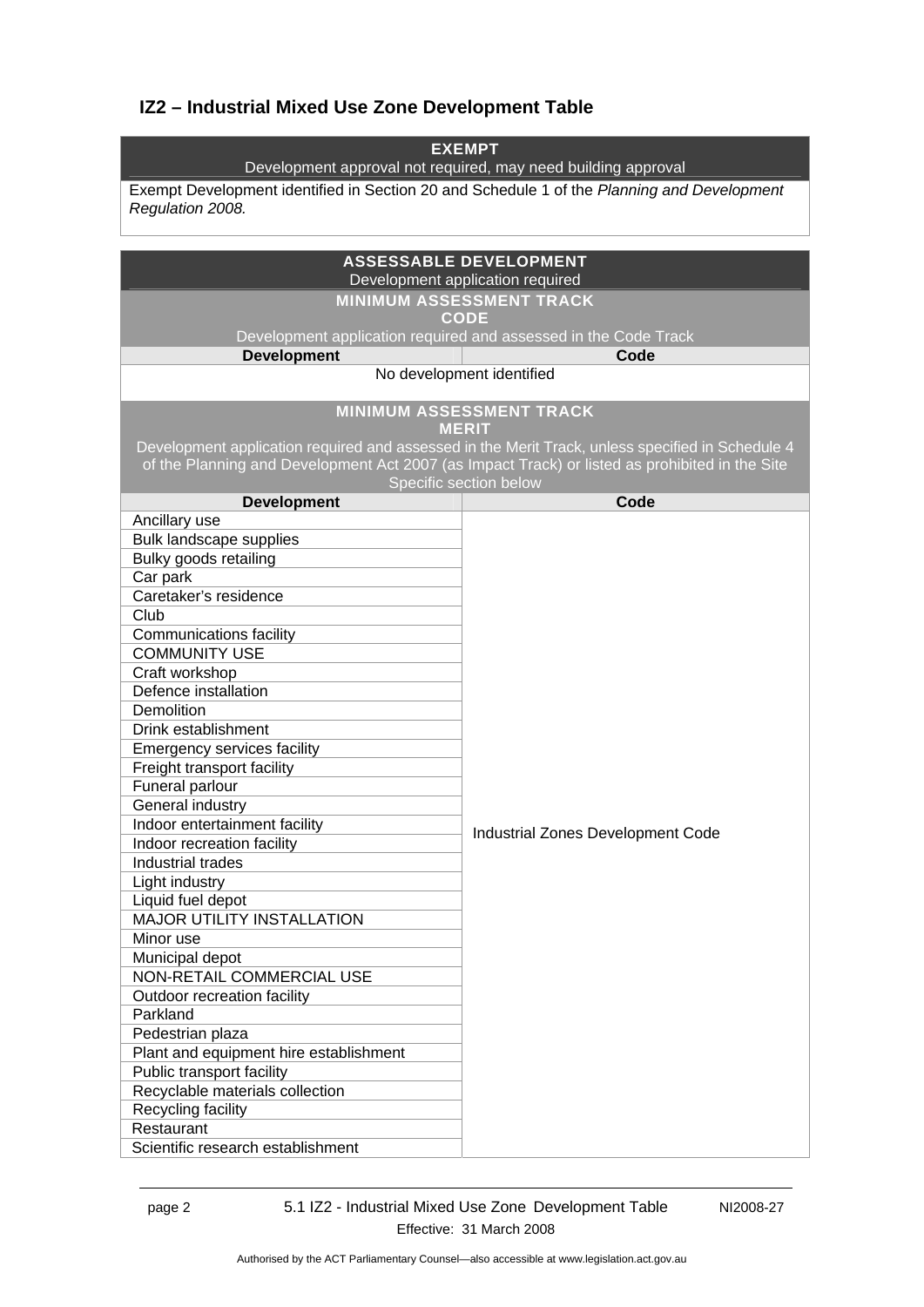| Service station                                                                                                                                 |                                                                |                                   |                                                                                          |  |
|-------------------------------------------------------------------------------------------------------------------------------------------------|----------------------------------------------------------------|-----------------------------------|------------------------------------------------------------------------------------------|--|
| <b>SHOP</b>                                                                                                                                     |                                                                |                                   |                                                                                          |  |
| Sign                                                                                                                                            |                                                                |                                   |                                                                                          |  |
| <b>Store</b>                                                                                                                                    |                                                                |                                   |                                                                                          |  |
| Subdivision                                                                                                                                     |                                                                | Industrial Zones Development Code |                                                                                          |  |
| Temporary use                                                                                                                                   |                                                                |                                   |                                                                                          |  |
| Transport depot                                                                                                                                 |                                                                |                                   |                                                                                          |  |
| Vehicle sales                                                                                                                                   |                                                                |                                   |                                                                                          |  |
| Veterinary hospital<br>Warehouse                                                                                                                |                                                                |                                   |                                                                                          |  |
| Waste transfer station                                                                                                                          |                                                                |                                   |                                                                                          |  |
| Specific areas have additional developments that may be approved subject to assessment.                                                         |                                                                |                                   |                                                                                          |  |
|                                                                                                                                                 | These areas and the additional developments are listed below   |                                   |                                                                                          |  |
| <b>Site Identifier</b>                                                                                                                          | <b>Additional Development</b>                                  |                                   | Code                                                                                     |  |
| Fyshwick Section 6 Blocks 6,                                                                                                                    |                                                                |                                   |                                                                                          |  |
| 25, and 26                                                                                                                                      |                                                                |                                   |                                                                                          |  |
| Fyshwick Section 7 Blocks 6                                                                                                                     | Office                                                         |                                   |                                                                                          |  |
| and 7                                                                                                                                           |                                                                |                                   | Industrial Zones Development                                                             |  |
| Fyshwick Section 39 Blocks 6                                                                                                                    |                                                                |                                   | Code                                                                                     |  |
| and 7                                                                                                                                           |                                                                |                                   |                                                                                          |  |
| Fyshwick Section 7 Block 7                                                                                                                      | <b>Service Station</b>                                         |                                   |                                                                                          |  |
| West Fyshwick and Griffith                                                                                                                      | <b>Produce Market</b>                                          |                                   |                                                                                          |  |
| Section 26 (part) (Figure 1)<br><b>MINIMUM ASSESSMENT TRACK</b>                                                                                 |                                                                |                                   |                                                                                          |  |
|                                                                                                                                                 | <b>IMPACT</b>                                                  |                                   |                                                                                          |  |
|                                                                                                                                                 |                                                                |                                   | Development application required and assessed in the Impact Track.                       |  |
|                                                                                                                                                 |                                                                |                                   | See also Schedule 4 of the Planning and Development Act 2007                             |  |
| 1.                                                                                                                                              |                                                                |                                   | A development that is not an Exempt, Code Track or Merit Track development where the     |  |
| development is allowed under an existing lease, (see section 134 of the Planning and                                                            |                                                                |                                   |                                                                                          |  |
| Development Act 2007).                                                                                                                          |                                                                |                                   |                                                                                          |  |
| 2.                                                                                                                                              |                                                                |                                   | A development that would be permissible under the National Capital Plan but which is not |  |
| expressly listed elsewhere in this development table                                                                                            |                                                                |                                   |                                                                                          |  |
|                                                                                                                                                 |                                                                |                                   |                                                                                          |  |
| 3.                                                                                                                                              |                                                                |                                   | Development specified in Schedule 4 of the Planning and Development Act 2007 and listed  |  |
| as assessable development in this Table.                                                                                                        |                                                                |                                   |                                                                                          |  |
|                                                                                                                                                 |                                                                |                                   |                                                                                          |  |
| 4.<br>Act 2007 and listed as assessable development in this Table.                                                                              |                                                                |                                   | Development declared under Section 123 and Section 124 of the Planning and Development   |  |
|                                                                                                                                                 |                                                                |                                   |                                                                                          |  |
| Any development not listed in this Table.<br>5.                                                                                                 |                                                                |                                   |                                                                                          |  |
|                                                                                                                                                 |                                                                |                                   |                                                                                          |  |
|                                                                                                                                                 |                                                                |                                   |                                                                                          |  |
|                                                                                                                                                 | <b>PROHIBITED</b><br>A development application can not be made |                                   |                                                                                          |  |
|                                                                                                                                                 |                                                                |                                   |                                                                                          |  |
| Any development not listed as assessable development in this Table and that appears in<br>Volume 2 Section 3 - Definitions are prohibited, ie:: |                                                                |                                   |                                                                                          |  |
| Agriculture                                                                                                                                     |                                                                | Multi-unit housing                |                                                                                          |  |
| Airport                                                                                                                                         |                                                                | Nature conservation area          |                                                                                          |  |
| Animal care facility                                                                                                                            |                                                                | Offensive industry                |                                                                                          |  |
| Animal husbandry                                                                                                                                |                                                                | Overnight camping area            |                                                                                          |  |
| Aquatic recreation facility                                                                                                                     |                                                                | Place of assembly                 |                                                                                          |  |
| Boarding house                                                                                                                                  |                                                                | Plantation forestry               |                                                                                          |  |
| Caravan park/camping ground                                                                                                                     |                                                                | Playing field                     |                                                                                          |  |
| Cemetery                                                                                                                                        |                                                                | Produce market                    |                                                                                          |  |

Corrections facility

NI2008-27 5.1 IZ2 - Industrial Mixed Use Zone Development Table Effective: 31 March 2008

Civic administration example and a public agency COMMERCIAL ACCOMMODATION USE Railway use<br>Corrections facility Relocatable unit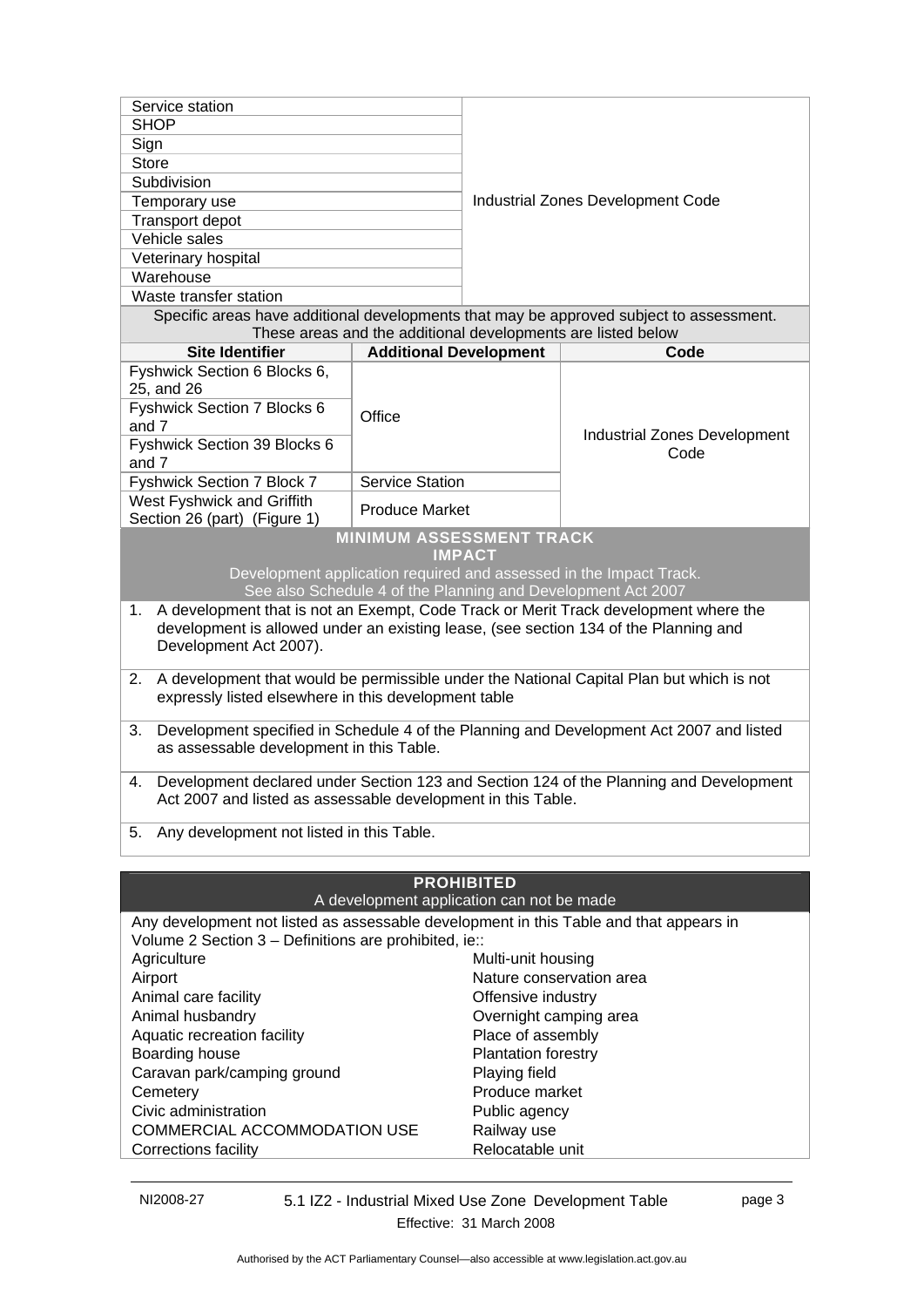| Drive-in cinema                              | Residential care accommodation                                                           |  |
|----------------------------------------------|------------------------------------------------------------------------------------------|--|
| Farm Tourism                                 | Retirement complex                                                                       |  |
| Group or organised camp                      | Road                                                                                     |  |
| Habitable suite                              | Sand and gravel extraction                                                               |  |
| Hazardous industry                           | Serviced apartment                                                                       |  |
| Hazardous waste facility                     | Single dwelling housing                                                                  |  |
| Home business                                | Special dwelling                                                                         |  |
| Incineration facility                        | Stock/sale yard                                                                          |  |
| Land fill site                               | Supportive housing                                                                       |  |
| Land management facility                     | <b>Tourist facility</b>                                                                  |  |
| Mining industry                              | <b>Woodlot</b>                                                                           |  |
| Mobile home park                             | Zoological facility                                                                      |  |
|                                              | Specific areas have developments that are prohibited in those areas. These areas and the |  |
| additional developments are listed below     |                                                                                          |  |
| <b>Site Identifier</b>                       | <b>Development</b>                                                                       |  |
|                                              |                                                                                          |  |
|                                              | Bulky landscape supplies                                                                 |  |
|                                              | Bulky goods retailing                                                                    |  |
|                                              | Club                                                                                     |  |
|                                              | Funeral parlour                                                                          |  |
|                                              | General industry                                                                         |  |
|                                              | Industrial trades                                                                        |  |
|                                              | Liquid fuel depot                                                                        |  |
| West Fyshwick and Griffith Section 26 (part) | <b>MAJOR UTILITY INSTALLATION</b>                                                        |  |
| (refer Figure 1)                             | NON-RETAIL COMMERCIAL USE                                                                |  |
|                                              | Recycling facility                                                                       |  |
|                                              | Scientific research facility                                                             |  |
|                                              | Service station                                                                          |  |
|                                              | Store                                                                                    |  |
|                                              | Vehicle sales                                                                            |  |
|                                              | Veterinary hospital<br>Waste transfer station                                            |  |

# **OTHER CODES**

**PRECINCT CODES** 

Where a proposal is within an area covered by one of the following Precinct Codes, that Code applies in addition to any specified Development Code:

#### No Codes identified

#### **GENERAL CODES**

The following General Codes may be called up by Development Codes as relevant considerations in assessing a Development Application:

| <b>Access and Mobility</b>                                        | Parking and Vehicular Access |
|-------------------------------------------------------------------|------------------------------|
| <b>Communications Facilities and Associated</b><br>Infrastructure | Signs                        |
| Crime Prevention Through Environmental<br>Design                  | Water Sensitive Urban Design |
| Location of Community and Recreation<br><b>Facilities General</b> | Water Use and Catchment      |